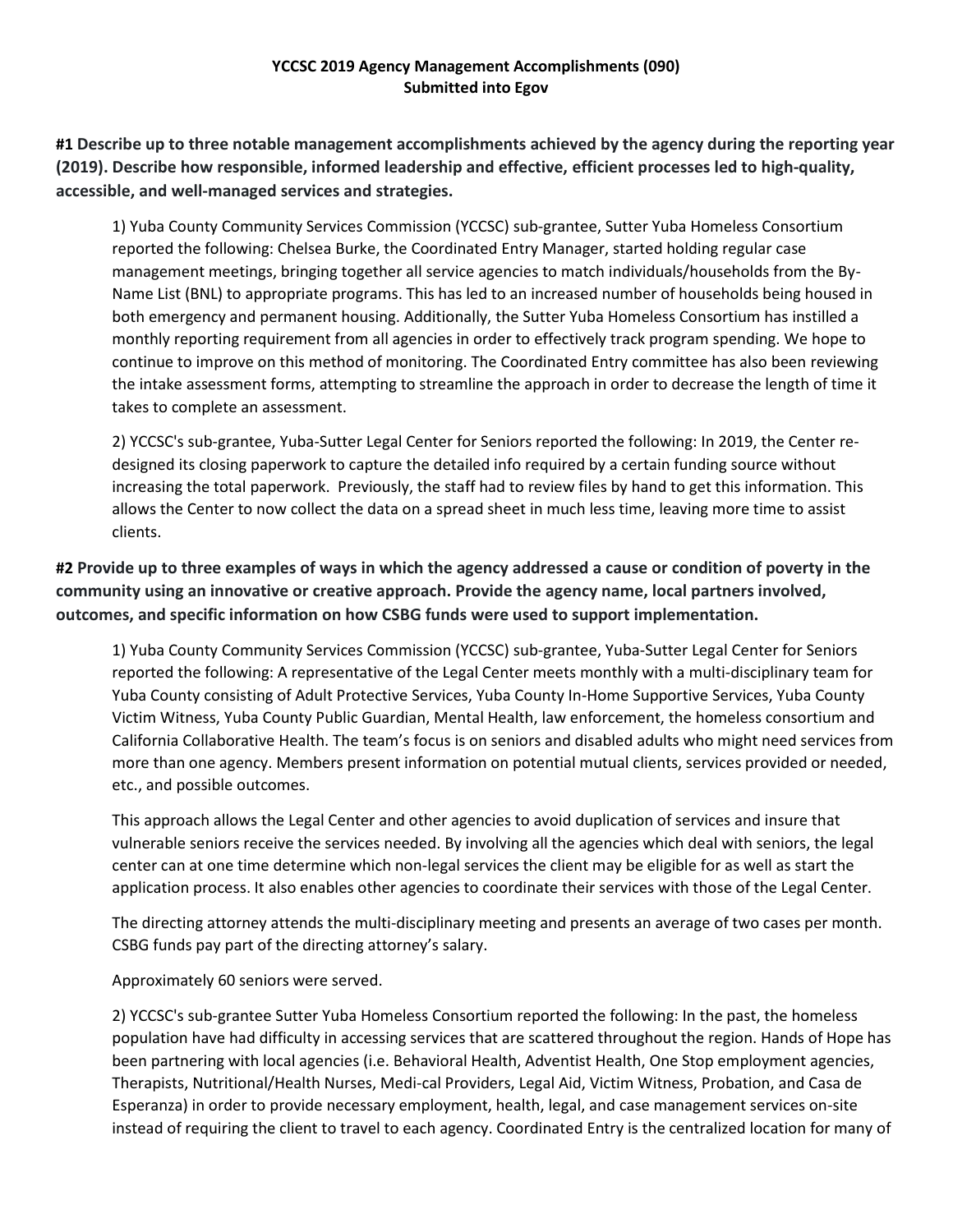the needs of the homeless community. A variety of services are provided onsite, including access to GED materials, a legal document database, life skills classes, and onsite medical care.

Outcomes achieved:

- obtained GED-129
- obtained recognized credential—45
- increased nutrition-130
- improved physical health—167
- obtained safe/affordable housing—570
- enrolled in job readiness training/resume development/interview skills training—133
- enrolled in financial capability skills training/budgeting/credit management—45
- enrolled in landlord/tenant rights education—28
- had nursing care sessions 153
- had substance abuse counseling-50
- had mental health assessments-45
- received emergency clothing assistance—75

Funds from CSBG have been used to operate Coordinated Entry, including case management staffing and the provision of emergency shelter and rental assistance

**#3 Provide up to three examples of changes made by the agency to improve service delivery and enhance impact for individuals, families, and communities with low incomes based on their in-depth analysis of performance data.**

1) Yuba County Community Services Commission (YCCSC) sub-grantee Sutter Yuba Homeless Consortium reported the following:

**Problem:** a high number not receiving timely services and long wait times to find housing

**In-depth analysis of performance data:** Client satisfaction surveys indicated long wait times for case management and no housing plan being made.

**Changes made:** Coordinated Entry hired more peer mentors and lower level case managers to assist individuals/households experiencing homelessness remove some simple barriers before they even enter a shelter or permanent housing, including obtaining employment, obtaining social security benefits and drivers licenses, reconnecting with extended family for housing, etc. The additional staff has expedited services and diminished the number of homeless, diverting them from the emergency shelters, leaving the available shelter beds for the most vulnerable clients.

2) YCCSC's sub-grantee Yuba-Sutter Legal Center reported the following:

**Problem:** new criteria funders requiring, inefficiencies of finding out late in case management of need for access to insurance options/assistance and new 2019 Cal Fresh regulations making it difficult for seniors to apply and qualify

**In-depth analysis of performance data:** funders negative finding and client interaction revealing insurance and Cal Fresh assistance

**Changes made:** The Legal Center redesigned its client intake form to gather data on types of health insurance clients have. This helped to determine if referrals to other agencies or further assistance was necessary right up front and not finding out later. For example, seniors receiving Medicare or turning 65, may need referrals to the Health Insurance Counseling and Advocacy Program to counsel and help them select a Medicare supplement and/or prescription policy. Seniors without Medicare or unable to afford a Medicare supplement, might need a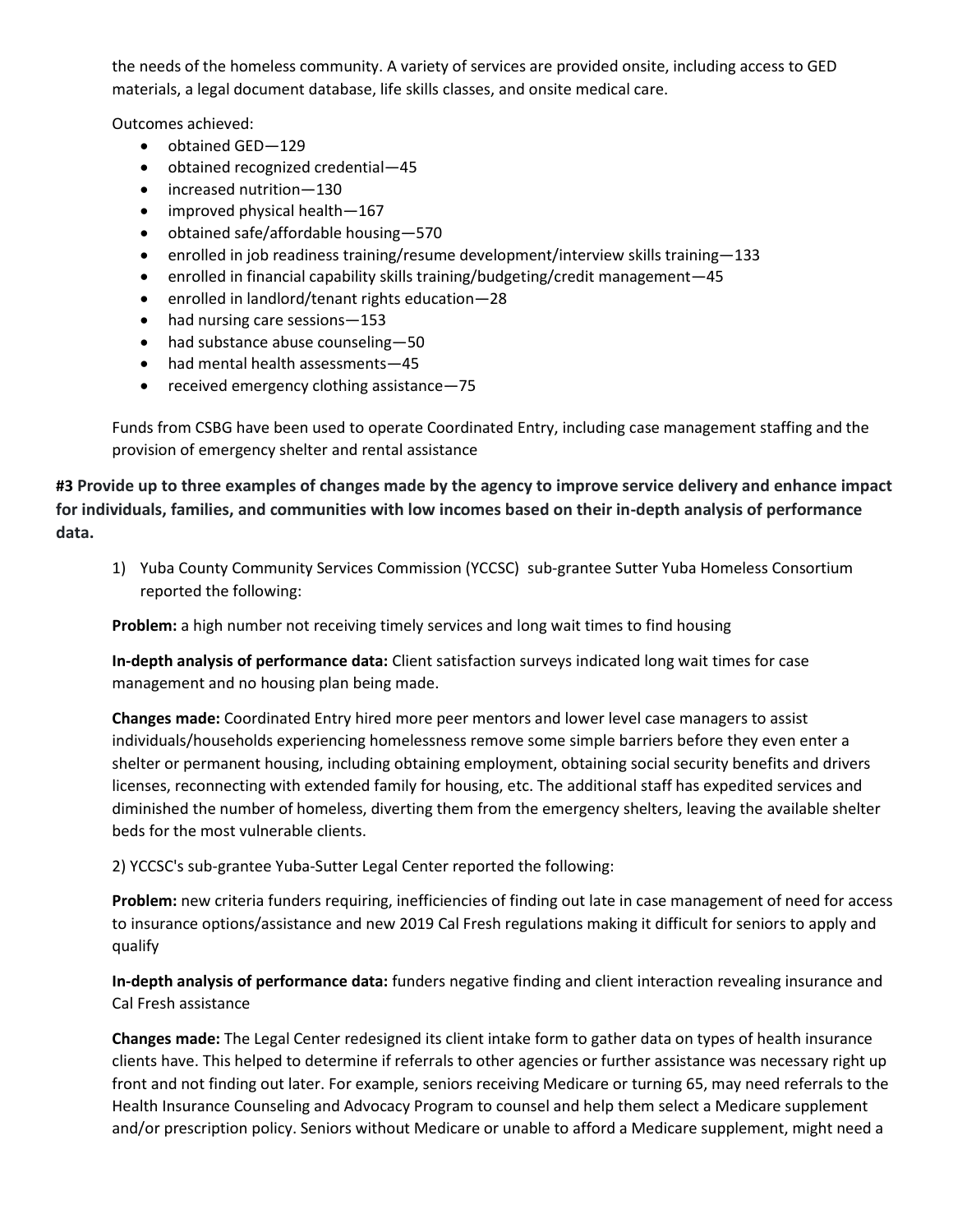referral for Medi-Cal or the County Medical Services Program (CMSP). Part of the Legal Center's mission is to help clients apply and qualify for Medi-Cal or CMSP.

In addition, the Legal Center pursued additional funding to allow them to do specific outreach to seniors receiving Supplemental Security Income who are now eligible for Cal Fresh on how to apply and qualify for the benefits. Outreach has resulted in 10 SSI recipients signed up for Cal Fresh. This allows the clients limited income to be available for rent, utilities and emergencies and reduces their food insecurity which improvers their overall health and self-sufficiency.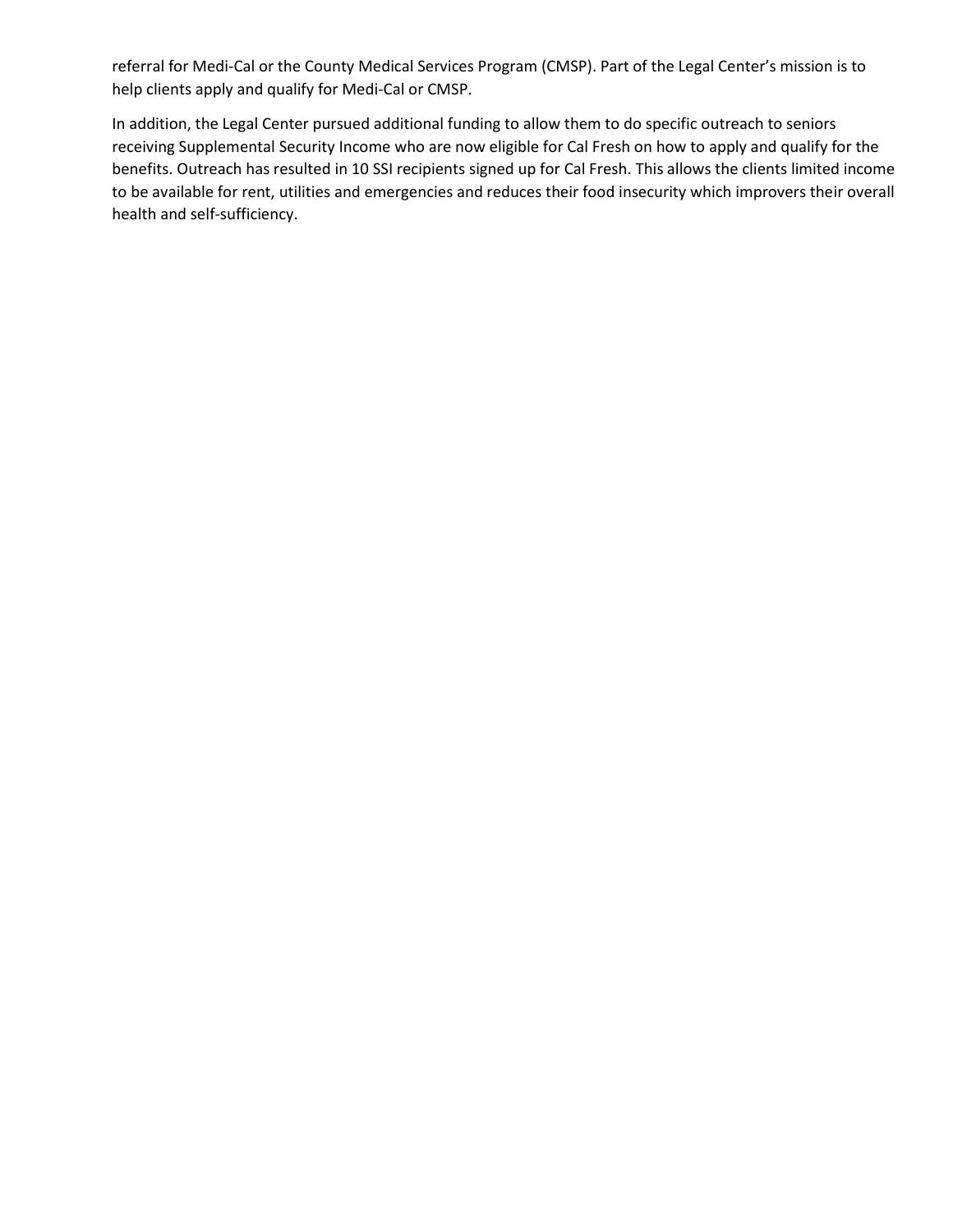NorCal Services Y‐S Legal Homeless for Deaf Services Consortiu **Actual Results Results Actual** m **Actual** SY **Results Total Actual Results**

## **2019 Yuba County Community Services Commission**

### **Module 4‐Annual NPI's**

| <b>Employment Indicators</b>                                                                                       |   |    |    |
|--------------------------------------------------------------------------------------------------------------------|---|----|----|
| A. The number of unemployed youth who obtained employment to gain skills or income.                                |   | 39 | 39 |
| B. number of unemployed adults who obtained employment (up to a living wage).                                      |   | 57 | 57 |
| C. number of unemployed adults who obtained and maintained employment for at least 90 days                         |   |    |    |
| (up to a living wage).                                                                                             |   | 82 | 82 |
| D. number of unemployed adults who obtained and maintained employment for at least 180 days                        |   |    |    |
| (up to a living wage).                                                                                             |   | 74 | 74 |
| E. number of unemployed adults who obtained employment (with a living wage or higher).                             | 1 | 64 | 65 |
| F. number of unemployed adults who obtained and maintained employment for at least 90 days (with a living wage or  |   |    |    |
| higher).                                                                                                           |   | 64 | 64 |
| G. number of unemployed adults who obtained and maintained employment for at least 180 days                        |   |    |    |
| (with a living wage or higher).                                                                                    |   | 59 | 59 |
| H. number of employed participants in a career-advancement related program who entered or transitioned into a      |   |    |    |
| position that provided increased income and/or benefits.                                                           |   | 0  | 0  |
| H. 1 Of the above, the number of employed participants who Increased income from employment through wage or salary |   |    |    |
| amount increase.                                                                                                   |   | 0  | 0  |
| H. 2 Of the above, the number of employed participants who increased income from employment through hours worked   |   |    |    |
| increase.                                                                                                          |   | 0  | 0  |
| H. 3 Of the above, the number of employed participants who increased benefits related to employment.               |   | 0  | 0  |
| Z. Other Employment Outcome Indicator                                                                              |   |    | 0  |
|                                                                                                                    |   |    |    |

### **2. Education and Cognitive Development Indicators**

| A.number of children (0 to 5) who demonstrated improved emergent literacy skills.                                                                         |              | 243 | 243          |
|-----------------------------------------------------------------------------------------------------------------------------------------------------------|--------------|-----|--------------|
| B. number of children (0 to 5) who demonstrated skills for school readiness.                                                                              |              | 76  | 76           |
| C. number of children and youth who demonstrated improved positive approaches toward learning, including improved<br>attention skills. (auto total).      |              |     | 0            |
| C1 Early Childhood Education (ages 0-5)                                                                                                                   |              | 12  | 12           |
| C <sub>2</sub> 1st grade-8th grade                                                                                                                        |              | 8   | 8            |
| C3 9th grade-12th grade                                                                                                                                   |              | 2   | $\mathbf{z}$ |
| D. number of children and youth who are achieving at basic grade level (academic, social, and other school success skills).<br>(auto total)               |              |     | 0            |
| D1 Early Childhood Education (ages 0-5)                                                                                                                   |              | 12  | 12           |
| D2 1st grade-8th grade                                                                                                                                    |              | 8   | 8            |
| D3 9th grade-12th grade                                                                                                                                   | $\mathbf{1}$ | 2   | 3            |
| E. number of parents/caregivers who improved their home environments.                                                                                     | 1            | 190 | 191          |
| F. number of adults who demonstrated improved basic education.                                                                                            |              | 190 | 190          |
| G. number of individuals who obtained a high school diploma and/or obtained an equivalency certificate or diploma.                                        |              | 129 | 129          |
| H. number of individuals who obtained a recognized credential, certificate, or degree relating to the achievement of<br>educational or vocational skills. |              | 45  | 45           |
| I. number of individuals who obtained an Associate's degree.                                                                                              |              |     | 0            |

J. number of individuals who obtained a Bachelor's degree. **0**

Z. Other Education and Cognitive Development Outocme Indicator

## **3. Income and Asset Building Indicators**

- A. number of individuals who achieved and maintained capacity to meet basic needs for 90 days.
- B. number of individuals who achieved and maintained capacity to meet basic needs for 180 days.
- C. number of individuals who opened a **savings account or IDA.** 18 **18**
- **D.** number of individuals who increased their savings.
- E. number of individuals who used their savings to **purchase an asset.**
- E1 Of the above, the number of individuals who **purchased a home. 0**
- F. number of individuals who *improved* their credit scores.
- G. number of individuals who **increased their net worth.** 4 **4**

H. number of individuals engaged with the Community Action Agency who report **improved financial well‐being.** 1 0 82 **83**

Z. Other Income and Asset Building Outcome Indicator **0**

### **4. Housing Indicators**

A. number of households experiencing homelessness who obtained **safe temporary shelter.** 718 **718**

B. number of households who obtained safe and affordable housing.

C. number of households who maintained safe and affordable housing for 90 days.

|   |   | 149 | 149 |
|---|---|-----|-----|
|   |   | 149 | 149 |
|   |   | 18  | 18  |
|   |   | 11  | 11  |
|   |   | 10  | 10  |
|   |   |     | 0   |
|   |   | 0   | 0   |
|   | 4 |     | 4   |
| 1 | 0 | 82  | 83  |
|   |   |     | 0   |

|  | 718 | 718 |
|--|-----|-----|
|  | 570 | 571 |
|  | 558 | 558 |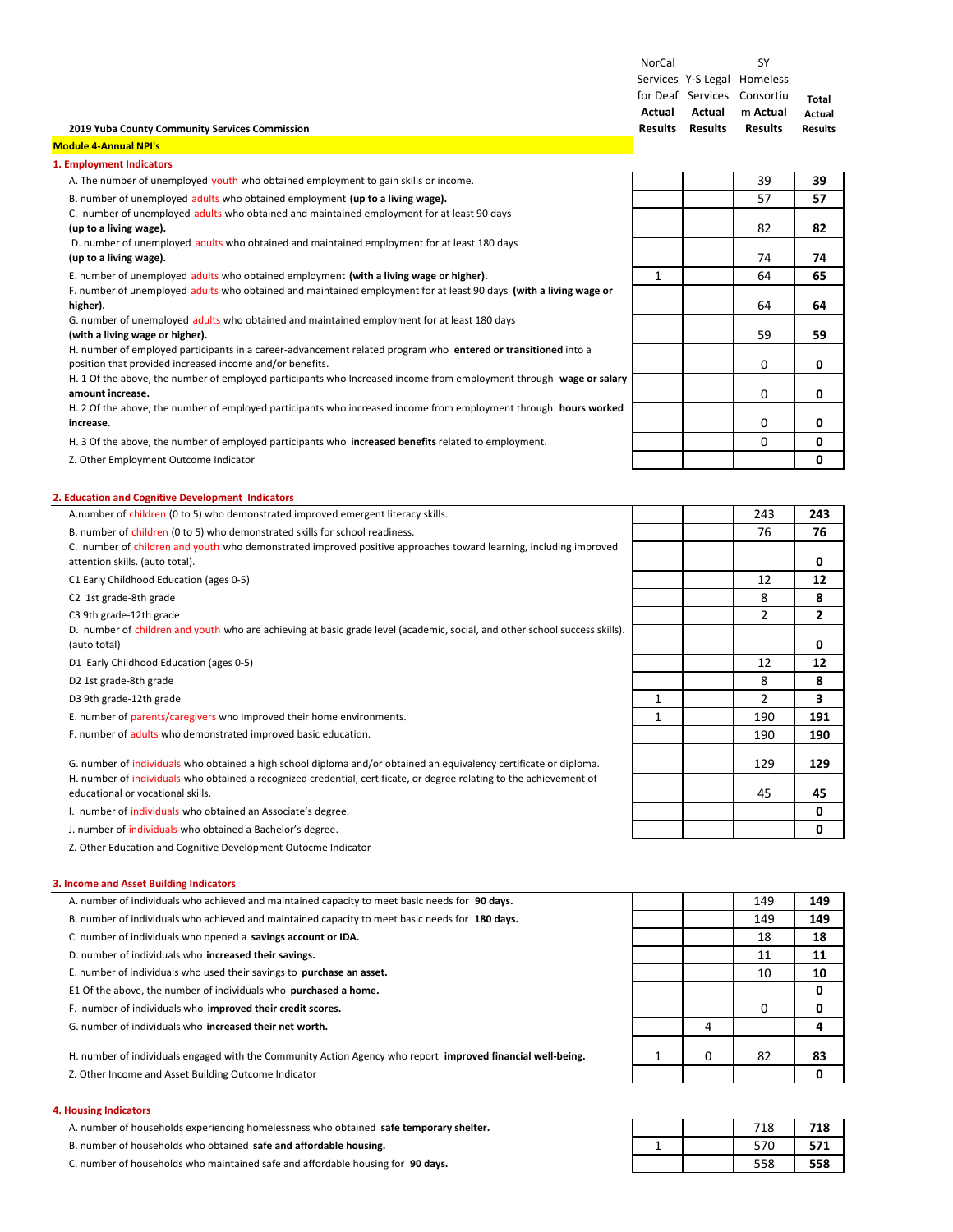|                                                                                                                                                                                                                           | NorCal         |                | SY                          |                |
|---------------------------------------------------------------------------------------------------------------------------------------------------------------------------------------------------------------------------|----------------|----------------|-----------------------------|----------------|
|                                                                                                                                                                                                                           |                |                | Services Y-S Legal Homeless |                |
|                                                                                                                                                                                                                           |                |                | for Deaf Services Consortiu | Total          |
|                                                                                                                                                                                                                           | Actual         | Actual         | m Actual                    | Actual         |
| 2019 Yuba County Community Services Commission                                                                                                                                                                            | <b>Results</b> | <b>Results</b> | <b>Results</b>              | <b>Results</b> |
| D. number of households who maintained safe and affordable housing for 180 days.                                                                                                                                          |                |                | 539                         | 539            |
| E. number of households who avoided eviction.                                                                                                                                                                             |                | 3              |                             | 3              |
| F. number of households who avoided foreclosure.                                                                                                                                                                          |                |                |                             | Ω              |
| G. number of households who experienced improved health and safety due to improvements within their home (e.g.<br>reduction or elimination of lead, radon, carbon dioxide and/or fire hazards or electrical issues, etc). |                |                | 8                           | 8              |
| H. number of households with <b>improved energy efficiency and/or energy burden reduction</b> in their homes.                                                                                                             |                |                |                             |                |
| Z. Other Housing Outomce Indicator                                                                                                                                                                                        |                |                |                             |                |

### **5. Health and Social/Behavorial Development Indicators**

| A. number of individuals who demonstrated increased nutrition skills (e.g. cooking, shopping, and growing food). |  | י י |
|------------------------------------------------------------------------------------------------------------------|--|-----|
| B, number of individuals who demonstrated <b>improved physical health</b> and well-being.                        |  | 168 |

C. number of individuals who demonstrated **improved mental and behavioral health and well‐being.** 3 356 **359**

D. number of individuals who **improved skills r**elated to the adult role of parents/ caregivers. 350 **350**

E. number of parents/caregivers who **demonstrated increased sensitivity and responsiveness** in their interactions with their children. 343 **343**

F. number of seniors (65+) who maintained an independent living situation. **6 1 1 6 1 1 1 6 1 1 6 1 6 1 6 1 6 1 6 1 6 1 6 1 6 1 6 1 6 1 6 1 6 1 6 1 6** 

G. number of **individuals with disabilities** who maintained an independent living situation. 0 0 **0**

H. number of **individuals with chronic illnes**s who maintained an independent living situation. 0 **0**

I. number of individuals with **no recidivating event** for six months. **0**

I1. Youth (ages 14‐17) **0**

I2. Adults (ages 18+) **0**

Z. Other Health and Social/Behavorial Development Outocme Indicator **0**

## **6. Civic Engagment and Community Involvement Indicators**

| A. number of Community Action program participants who increased skills, knowledge, and abilities to enable them to                                          |  |  |
|--------------------------------------------------------------------------------------------------------------------------------------------------------------|--|--|
| work with Community Action to improve conditions in the community.                                                                                           |  |  |
| A1 Of the above, the number of Community Action program participants who <b>improved their leadership skills.</b>                                            |  |  |
| A2 Of the above, the number of Community Action program participants who improved their social networks.                                                     |  |  |
| A3 Of the above, the number of Community Action program participants who gained other skills, knowledge and abilities<br>to enhance their ability to engage. |  |  |
| Z. Other Civic Engagement and Community Involvement Outcome Indicator                                                                                        |  |  |

### **7. Outomces Across Multiple Domains**

| A. number of individuals who achieved one or more outcomes as identified by the National Performance Indicators in |  |      |      |
|--------------------------------------------------------------------------------------------------------------------|--|------|------|
| various domains.                                                                                                   |  | 1138 | 1145 |
| Z. Other Outcome Indicator                                                                                         |  |      |      |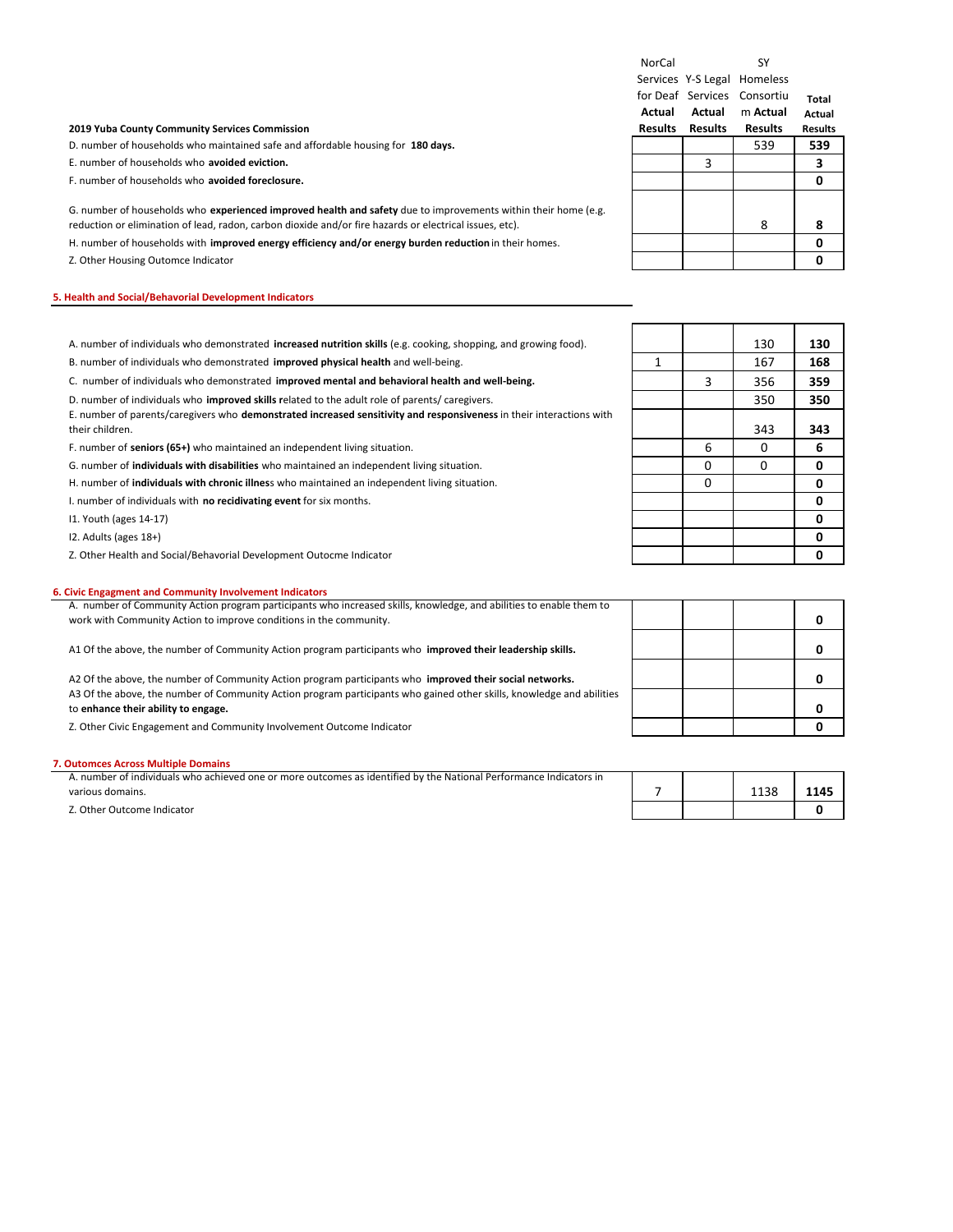|                                                | NorCal       | Sutter Yuba   Yuba Sutter |          |                           |  |
|------------------------------------------------|--------------|---------------------------|----------|---------------------------|--|
|                                                | Services for | Homeless                  | Legal    | <b>YCCSC Board</b>        |  |
| 2019 Yuba County Community Services Commission | Deaf         | Consortium                | Services | of Directors Total Served |  |

### **Module 4‐Blule Service Tabs Individuals Served**

| 1. Employment Indicators                                    |              |     |  |     |
|-------------------------------------------------------------|--------------|-----|--|-----|
| Skills Training and Opportunities for Experience (SRV 1a-f) |              |     |  |     |
| SRV 1a Vocational Training                                  |              | 45  |  | 45  |
| SRV 1b On-the-Job and other Work Experience                 |              | 45  |  | 45  |
| SRV 1c Youth Summer Work Placements                         |              |     |  | 0   |
| SRV 1d Apprenticeship/Internship                            |              |     |  | 0   |
| SRV 1e Self-Employment Skills Training                      | $\mathbf{1}$ |     |  | 1   |
| SRV 1f Job Readiness Training                               |              | 133 |  | 133 |
| Career Counseling (SRV 1g-h)                                |              |     |  |     |
| SRV 1g Workshops                                            |              |     |  | 0   |
| SRV 1h Coaching                                             |              |     |  | 0   |
| Job Search (SRV 1i-n)                                       |              |     |  |     |
| SRV 1i Coaching                                             |              | 45  |  | 45  |
| SRV 1j Resume Development                                   |              | 133 |  | 133 |
| SRV 1k Interview Skills Training                            |              | 133 |  | 133 |
| SRV 1LJob Referrals                                         |              |     |  | 0   |
| SRV 1m Job Placements                                       |              |     |  | 0   |
| SRV 1n Pre-employment physicals, background checks, etc.    |              |     |  | 0   |
| Post Employment Supports (SRV 1o-p)                         |              |     |  |     |
| SRV 1o Coaching                                             |              |     |  | 0   |
| SRV 1p Interactions with employers                          |              |     |  | 0   |
| <b>Employment Supplies (SRV 1q)</b>                         |              |     |  |     |
| SRV 1q Employment Supplies                                  |              |     |  | 0   |
|                                                             |              |     |  |     |

## **2. Education and Cognitive Development Indicators**

| Child/Young Adult Education Programs (SRV 2a-j)                                            |              |    |    |
|--------------------------------------------------------------------------------------------|--------------|----|----|
| SRV 2a Early Head Start                                                                    |              | 12 | 12 |
| SRV 2b Head Start                                                                          |              | 12 | 12 |
| SRV 2c Other Early-Childhood (0-5 yr. old) Education                                       |              | 12 | 12 |
| SRV 2d K-12 Education                                                                      | $\mathbf{1}$ | 10 | 11 |
| SRV 2e K-12 Support Services                                                               |              | 10 | 10 |
| SRV 2f Financial Literacy Education                                                        |              |    | 0  |
| SRV 2g Literacy/English Language Education                                                 |              |    | 0  |
| SRV 2h College-Readiness Preparation/Support                                               |              |    | 0  |
| SRV 2i Other Post Secondary Preparation                                                    |              |    | 0  |
| SRV 2j Other Post Secondary Support                                                        |              |    | 0  |
| <b>School Supplies (SRV 2k)</b>                                                            |              |    |    |
| SRV 2k School Supplies                                                                     |              | 10 | 10 |
| Extra-curricular Programs (SRV 2l-q)                                                       |              |    |    |
| SRV 2l Before and After School Activities                                                  |              | 22 | 22 |
| SRV 2m Summer Youth Recreational Activities                                                |              | 22 | 22 |
| SRV 2n Summer Education Programs                                                           |              |    | 0  |
| SRV 2o Behavior Improvement Programs (attitude, self-esteem, Dress-for-Success, etc.)      | $\mathbf{1}$ | 10 | 11 |
| SRV 2p Mentoring                                                                           |              | 4  | 4  |
| SRV 2q Leadership Training                                                                 |              |    | 0  |
| <b>Adult Education Programs (SRV 2r-z)</b>                                                 |              |    |    |
| SRV 2r Adult Literacy Classes                                                              |              |    | 0  |
| SRV 2s English Language Classes                                                            |              |    | 0  |
| <b>SRV 2t Basic Education Classes</b>                                                      |              |    | 0  |
| SRV 2u High School Equivalency Classes                                                     |              |    | 0  |
| SRV 2v Leadership Training                                                                 |              |    | 0  |
| SRV 2w Parenting Supports (may be a part of the early childhood programs identified above) |              | 22 | 22 |
| SRV 2x Applied Technology Classes                                                          |              |    | 0  |
| SRV 2y Post-Secondary Education Preparation                                                |              |    | 0  |
| SRV 2z Financial Literacy Education                                                        |              |    | 0  |
| <b>Post-Secondary Education Supports (SRV 2aa)</b>                                         |              |    |    |
| SRV 2aa College applications, text books, computers, etc.                                  |              |    | 0  |
| <b>Financial Aid Assistance (SRV 2bb)</b>                                                  |              |    |    |
| SRV 2bb Scholarships                                                                       |              |    | 0  |
| Home Visits (SVR 2cc)                                                                      |              |    |    |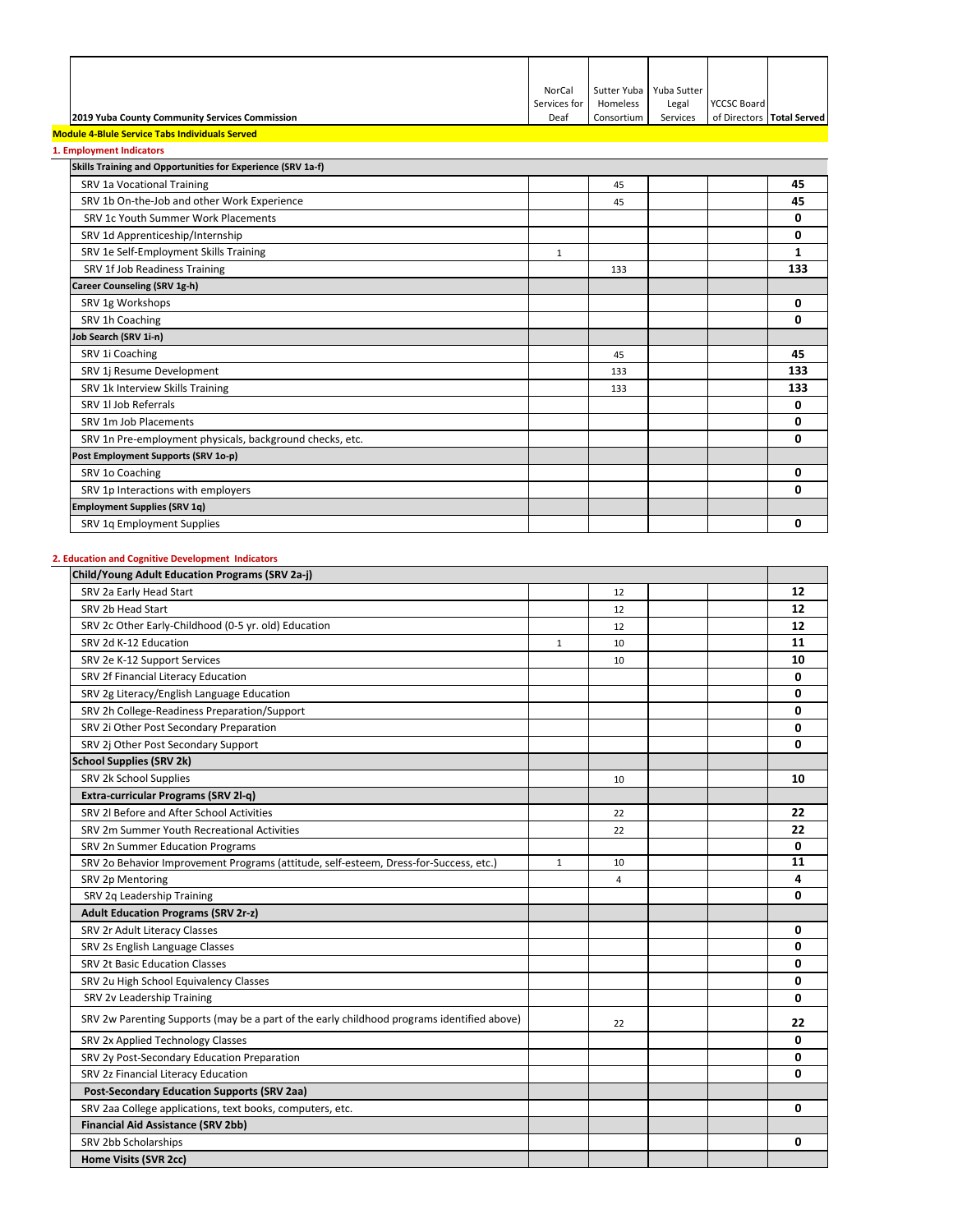|                                                | NorCal       |            | Sutter Yuba   Yuba Sutter |                           |  |
|------------------------------------------------|--------------|------------|---------------------------|---------------------------|--|
|                                                | Services for | Homeless   | Legal                     | <b>YCCSC Board</b>        |  |
| 2019 Yuba County Community Services Commission | Deaf         | Consortium | Services                  | of Directors Total Served |  |
| SRV 2cc Home Visits                            |              |            |                           |                           |  |

# **3. Income and Asset Building Indicators**

| Training and Counseling Services (SRV 3a-f)                                           |   |    |   |    |
|---------------------------------------------------------------------------------------|---|----|---|----|
| SRV 3a Financial Capability Skills Training                                           |   | 45 |   | 45 |
| SRV 3b Financial Coaching/Counseling                                                  |   | 45 |   | 45 |
| SRV 3c Financial Management Programs (including budgeting, credit management, credit  |   |    |   |    |
| repair, credit counseling, etc.)                                                      |   | 45 | 7 | 52 |
| SRV 3d First-time Homebuyer Counseling                                                |   |    |   | 0  |
| SRV 3e Foreclosure Prevention Counseling                                              |   |    |   | 0  |
| SRV 3f Small Business Start-Up and Development Counseling Sessions/Classes            |   |    |   | 0  |
| <b>Benefit Coordination and Advocacy (SRV 3g-I)</b>                                   |   |    |   |    |
| SRV 3g Child Support Payments                                                         |   |    |   | 0  |
| SRV 3h Health Insurance                                                               |   | 63 |   | 63 |
| SRV 3i Social Security/SSI Payments                                                   | 1 | 37 |   | 38 |
| SRV 3j Veteran's Benefits                                                             |   |    |   | 0  |
| SRV 3k TANF Benefits                                                                  |   | 84 |   | 84 |
| <b>SRV 3I SNAP Benefits</b>                                                           |   | 84 |   | 84 |
| <b>Asset Building (SRV 3m-o)</b>                                                      |   |    |   |    |
| SRV 3m Saving Accounts/IDAs and other asset building accounts                         |   |    |   | 0  |
| SRV 3n Other financial products (IRA accounts, MyRA, other retirement accounts, etc.) |   |    |   | 0  |
| SRV 3o VITA, EITC, or Other Tax Preparation programs                                  |   |    |   | 0  |
| SRV 3p Loans And Grants (SRV 3p-q)                                                    |   |    |   |    |
| SRV 3p Micro-loans                                                                    |   |    |   | 0  |
| SRV 3q Business incubator/business development loans                                  |   |    |   | 0  |
|                                                                                       |   |    |   |    |

# **4. Housing Indicators**

| Housing Payment Assistance (SRV 4a-e)                                                        |              |              |   |     |
|----------------------------------------------------------------------------------------------|--------------|--------------|---|-----|
| SRV 4a Financial Capability Skill Training                                                   |              | 12           |   | 12  |
| SRV 4b Financial Coaching/Counseling                                                         |              |              |   | 0   |
| SRV 4c Rent Payments (includes Emergency Rent Payments)                                      |              | $\mathbf{1}$ |   | 1   |
| SRV 4d Deposit Payments                                                                      |              | 26           |   | 26  |
| SRV 4e Mortgage Payments (includes Emergency Mortgage Payments)                              |              |              |   | 0   |
| <b>Eviction Prevention Services (SRV 4f-h)</b>                                               |              |              |   |     |
| SRV 4f Eviction Counseling                                                                   |              |              | 5 | 5   |
| SRV 4g Landlord/Tenant Mediations                                                            |              |              |   | 0   |
| SRV 4h Landlord/Tenant Rights Education                                                      |              | 28           | 3 | 31  |
| <b>Utility Payment Assistance (SRV 4i-I)</b>                                                 |              |              |   |     |
| SRV 4i Utility Payments (LIHEAP-includes Emergency Utility Payments)                         |              |              |   | 0   |
| SRV 4j Utility Deposits                                                                      |              |              |   | 0   |
| SRV 4k Utility Arrears Payments                                                              |              |              |   | 0   |
| SRV 4l Level Billing Assistance                                                              |              |              |   | 0   |
| Housing Placement/Rapid Re-housing (SRV 4m-p)                                                |              |              |   |     |
| SRV 4m Temporary Housing Placement (includes Emergency Shelters)                             |              | 221          |   | 221 |
| SRV 4n Transitional Housing Placements                                                       |              |              |   | 0   |
| SRV 4o Permanent Housing Placements                                                          | $\mathbf{1}$ | 61           |   | 62  |
| SRV 4p Rental Counseling                                                                     |              |              |   | 0   |
| Housing Maintenance & Improvements (SRV 4q)                                                  |              |              |   |     |
| SRV 4q Home Repairs (e.g. structural, appliance, heating systems. etc.) (Including Emergency |              |              |   |     |
| Home Repairs)                                                                                |              | 5            |   | 5   |
| <b>Weatherization Services (SRV 4r-t)</b>                                                    |              |              |   |     |
| SRV 4r Independent-living Home Improvements (e.g. ramps, tub and shower grab bars,           |              |              |   |     |
| handicap accessible modifications, etc.)                                                     |              |              |   | 0   |
| SRV 4s Healthy Homes Services(e.g. reduction or elimination of lead, radon, carbon dioxide   |              |              |   |     |
| and/or fire hazards or electrical issues, etc.)                                              |              |              |   | 0   |
| SRV 4t Energy Efficiency Improvements (e.g. insulation, air sealing, furnace repair, etc.)   |              |              |   | 0   |

# **5. Health and Social/Behavorial Development Indicators**

| Health Services, Screening and Assessments (SRV 5a-j) |  |  |  |
|-------------------------------------------------------|--|--|--|
| SRV 5a Immunizations                                  |  |  |  |
| <b>SRV 5b Physicals</b>                               |  |  |  |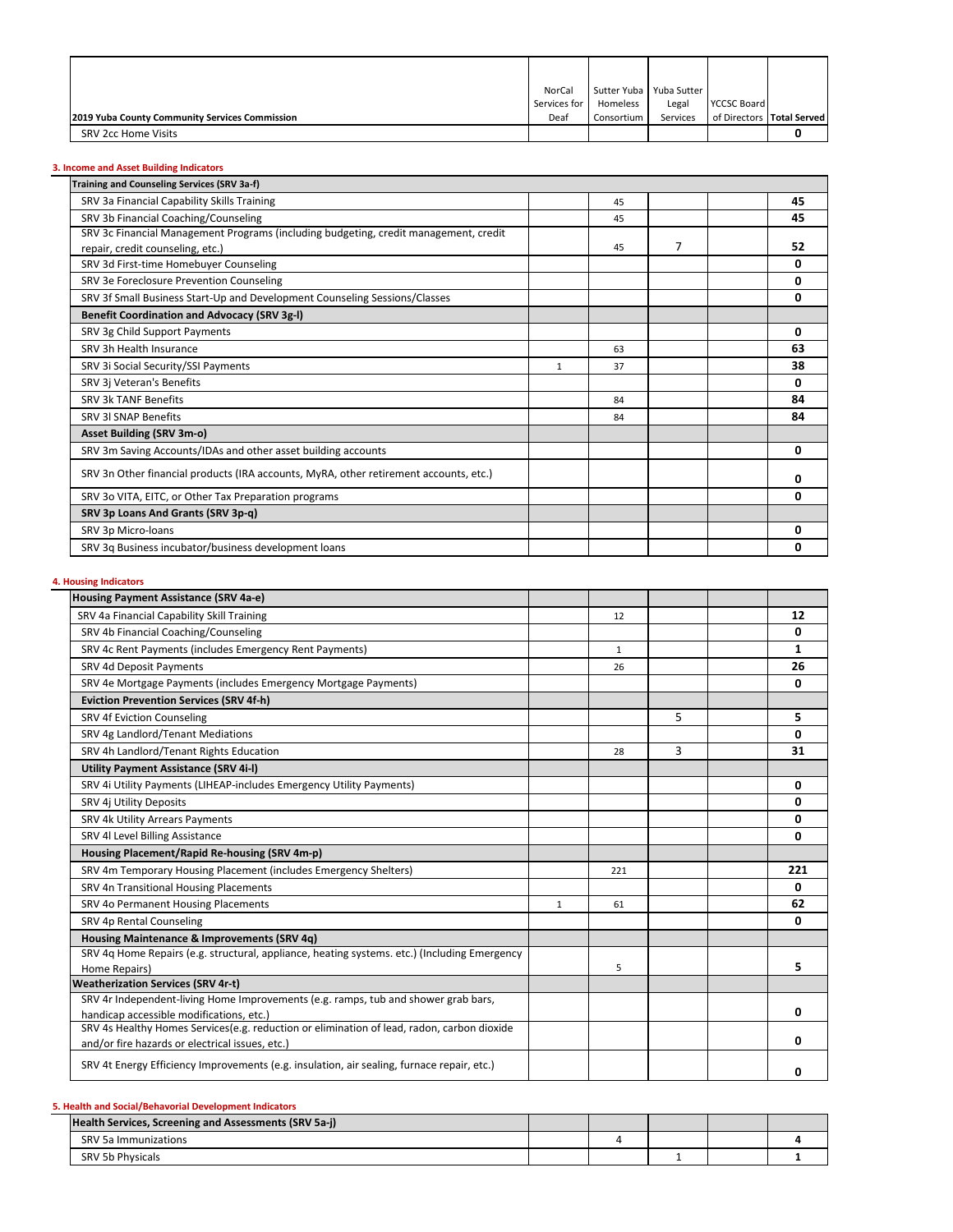|                                                                                           | NorCal       | Sutter Yuba | Yuba Sutter |                    |                           |
|-------------------------------------------------------------------------------------------|--------------|-------------|-------------|--------------------|---------------------------|
|                                                                                           | Services for | Homeless    | Legal       | <b>YCCSC Board</b> |                           |
| 2019 Yuba County Community Services Commission                                            | Deaf         | Consortium  | Services    |                    | of Directors Total Served |
| SRV 5c Developmental Delay Screening                                                      |              | 12          |             |                    | 12                        |
| SRV 5d Vision Screening                                                                   |              |             |             |                    | 0                         |
| <b>SRV 5e Prescription Payments</b>                                                       |              |             |             |                    | 0                         |
| SRV 5f Doctor Visit Payments                                                              |              |             |             |                    | 0                         |
| SRV 5g Maternal/Child Health                                                              |              |             |             |                    | 0                         |
| SRV 5h Nursing Care Sessions                                                              |              | 153         |             |                    | 153                       |
| SRV 5i In-Home Affordable Seniors/Disabled Care Sessions                                  |              |             |             |                    |                           |
| (Nursing, Chores, Personal Care Services)                                                 |              |             |             |                    | 0                         |
| SRV 5j Health Insurance Options Counseling                                                |              | 63          |             |                    | 63                        |
| Reproductive Health Services (SRV 5k-o)                                                   |              |             |             |                    |                           |
| SRV 5k Coaching Sessions                                                                  |              |             |             |                    | 0                         |
| SRV 5I Family Planning Classes                                                            |              |             |             |                    | 0                         |
| SRV 5m Contraceptives                                                                     |              |             |             |                    | 0                         |
| SRV 5n STI/HIV Prevention Counseling Sessions                                             |              |             |             |                    | 0                         |
| SRV 5o STI/HIV Screenings                                                                 |              |             |             |                    | 0                         |
| <b>Wellness Education (SRV 5p-q)</b>                                                      |              |             |             |                    |                           |
| SRV 5p Wellness Classes (stress reduction, medication management, mindfulness, etc.)      |              | 122         |             |                    | 122                       |
| SRV 5q Exercise/Fitness                                                                   |              |             |             |                    | 0                         |
| Mental/Behavioral Health (SRV 5r-x)                                                       |              |             |             |                    |                           |
| <b>SRV 5r Detoxification Sessions</b>                                                     |              |             |             |                    | 0                         |
| SRV 5s Substance Abuse Screenings                                                         |              | 45          |             |                    | 45                        |
| SRV 5t Substance Abuse Counseling                                                         |              | 50          |             |                    | 50                        |
| SRV 5u Mental Health Assessments                                                          |              | 45          |             |                    | 45                        |
| SRV 5v Mental Health Counseling                                                           |              |             |             |                    | 0                         |
| SRV 5w Crisis Response/Call-In Responses                                                  |              |             |             |                    | 0                         |
| SRV 5x Domestic Violence Programs                                                         |              |             |             |                    | 0                         |
| Support Groups (SRV 5y-aa)                                                                |              |             |             |                    |                           |
| SRV 5y Substance Abuse Support Group Meetings                                             |              | 161         |             |                    | 161                       |
| SRV 5z Domestic Violence Support Group Meetings                                           |              | 49          |             |                    | 49                        |
| SRV 5aa Mental Health Support Group Meeting                                               |              | 5           |             |                    | 5                         |
| Dental Services, Screenings and Exams (SRV 5bb-ee)                                        |              |             |             |                    |                           |
| SRV 5bb Adult Dental Screening/Exams                                                      | 1            |             |             |                    | 1                         |
| SRV 5cc Adult Dental Services (including Emergency Dental Procedures)                     |              |             |             |                    | 0                         |
| SRV 5dd Child Dental Screenings/Exams                                                     |              |             |             |                    | 0                         |
| SRV 5ee Child Dental Services (including Emergency Dental Procedures)                     |              |             |             |                    | 0                         |
| <b>Nutrition and Food/Meals (SRV 5ff-jj)</b>                                              |              |             |             |                    |                           |
| SRV 5ff Skills Classes (Gardening, Cooking, Nutrition)                                    |              | 101         |             |                    | 101                       |
| SRV 5gg Community Gardening Activities                                                    |              | 45          |             |                    | 45                        |
|                                                                                           |              |             |             |                    |                           |
| SRV 5hh Incentives (e.g. gift card for food preparation, rewards for participation, etc.) |              |             |             |                    | 0                         |
| <b>SRV 5ii Prepared Meals</b>                                                             |              | 181         |             |                    | 181                       |
| SRV 5jj Food Distribution (Food Bags/Boxes, Food Share Program, Bags of Groceries)        |              | 114         |             |                    | 114                       |
| <b>Family Skills Development (SRV 5kk-mm)</b>                                             |              |             |             |                    |                           |
| SRV 5kk Family Mentoring Sessions                                                         |              | 45          |             |                    | 45                        |
| SRV 5II Life Skills Coaching Sessions                                                     |              | 45          |             |                    | 45                        |
| SRV 5mm Parenting Classes                                                                 |              | 45          |             |                    | 45                        |
| <b>Emergency Hygiene Assistance (SRV 5nn-oo)</b>                                          |              |             |             |                    |                           |
| SRV 5nn Kits/boxes                                                                        |              | 45          |             |                    | 45                        |
| SRV 500 Hygiene Facility Utilizations (e.g. showers, toilets, sinks)                      |              | 67          |             |                    | 67                        |

# **6. Civic Engagment and Community Involvement Indicators**

| SRV 6a Voter Education and Access   |  |  |  |
|-------------------------------------|--|--|--|
| SRV 6b Leadership Training          |  |  |  |
| SRV 6c Tri-partite Board Membership |  |  |  |
| SRV 6d Citizenship Classes          |  |  |  |
| SRV 6e Getting Ahead Classes        |  |  |  |
| SRV 6f Volunteer Training           |  |  |  |
|                                     |  |  |  |

## **7. Outomces Across Multiple Domains**

|            | e Management (SRV 7a) |             |  |  |
|------------|-----------------------|-------------|--|--|
| <b>SR\</b> | Management י<br>case  | 607<br>$ -$ |  |  |
|            |                       |             |  |  |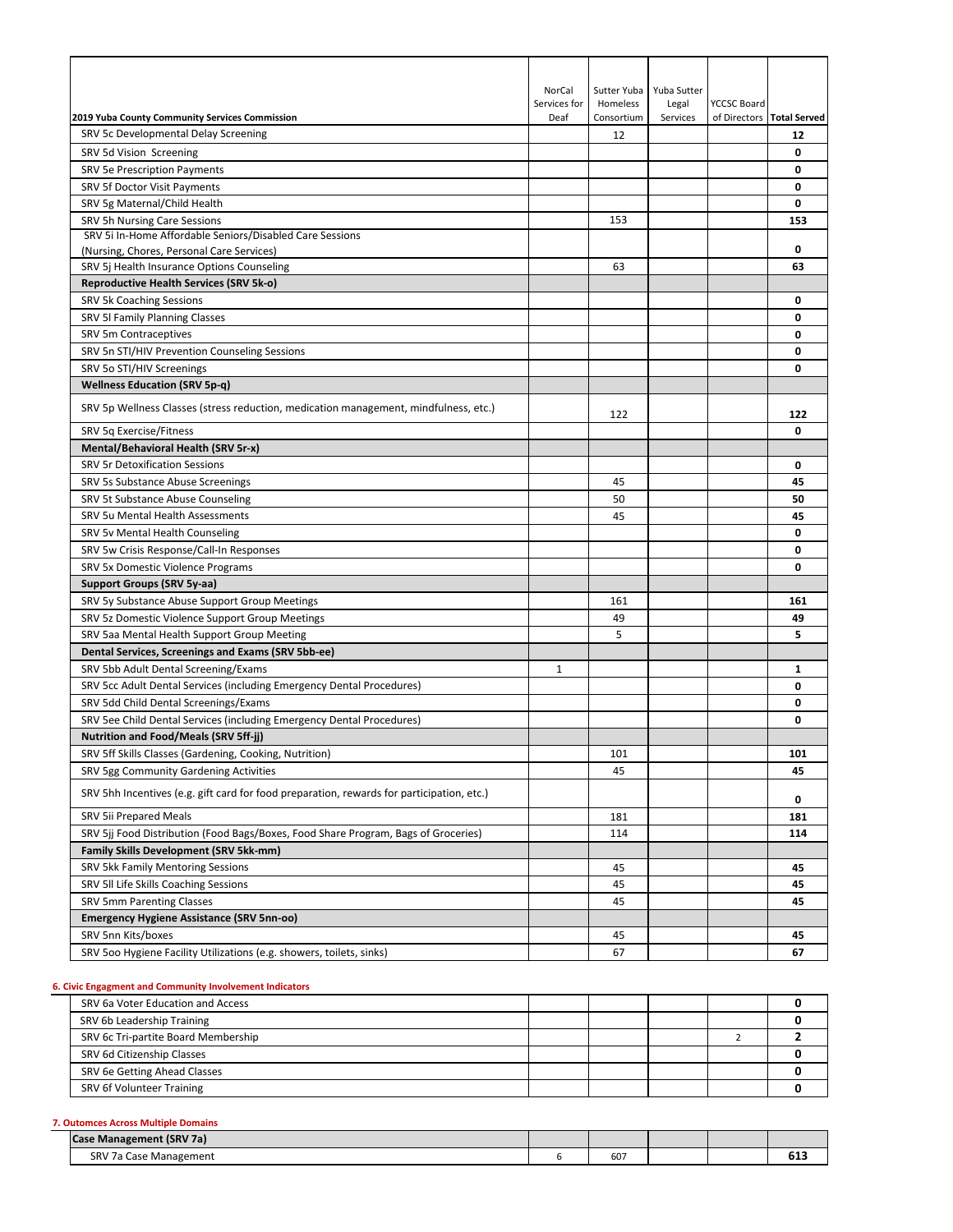|                                                                                              | <b>NorCal</b> | Sutter Yuba | Yuba Sutter |                    |                           |
|----------------------------------------------------------------------------------------------|---------------|-------------|-------------|--------------------|---------------------------|
|                                                                                              | Services for  | Homeless    | Legal       | <b>YCCSC Board</b> |                           |
| 2019 Yuba County Community Services Commission                                               | Deaf          | Consortium  | Services    |                    | of Directors Total Served |
| <b>Eligibility Determinations (SRV 7b)</b>                                                   |               |             |             |                    |                           |
| SRV 7b Eligibility Determinations                                                            |               | 86          |             |                    | 86                        |
| <b>Referrals (SRV 7c)</b>                                                                    |               |             |             |                    |                           |
| SRV 7c Referrals                                                                             | $\mathbf{1}$  | 2209        |             | 35                 | 2,245                     |
| <b>Transportation Services (SRV 7d)</b>                                                      |               |             |             |                    |                           |
| SRV 7d Transportation Services (e.g. bus passes, bus transport, support for auto purchase or |               |             |             |                    |                           |
| repair; including emergency services)                                                        |               |             |             |                    | 0                         |
| Childcare (SRV 7e-f)                                                                         |               |             |             |                    |                           |
| SRV 7e Child Care subsidies                                                                  |               |             |             |                    | 0                         |
| SRV 7f Child Care payments                                                                   |               |             |             |                    | 0                         |
| Eldercare (SRV 7g)                                                                           |               |             |             |                    |                           |
| SRV 7g Day Centers                                                                           |               |             |             |                    | 0                         |
| <b>Identification Documents (SRV 7h-j)</b>                                                   |               |             |             |                    |                           |
| SRV 7h Birth Certificate                                                                     |               |             |             |                    | 0                         |
| SRV 7i Social Security Card                                                                  |               |             |             |                    | 0                         |
| SRV 7j Driver's License                                                                      |               |             |             |                    | 0                         |
| <b>Re-Entry Services (SRV 7k)</b>                                                            |               |             |             |                    |                           |
| SRV 7k Criminal Record Expungements                                                          |               |             |             |                    | 0                         |
| Immigration Support Services (SRV 7I)                                                        |               |             |             |                    |                           |
| SRV 7l Immigration Support Services (relocation, food, clothing)                             |               |             |             |                    | 0                         |
| Legal Assistance (includes emergency legal assistance) (SRV 7m)                              |               |             |             |                    |                           |
| SRV 7m Legal Assistance                                                                      |               |             | 25          |                    | 25                        |
| <b>Emergency Clothing Assistance (SRV 7n)</b>                                                |               |             |             |                    |                           |
| SRV 7n Emergency Clothing Assistance                                                         |               | 75          |             |                    | 75                        |
| Mediation/Customer Advocacy Interventions (debt forgiveness, negotiations or issues with     |               |             |             |                    |                           |
| landlords, coordinating with other services or government) (SRV 70)                          |               |             |             |                    |                           |
| SRV 7o Mediation/Customer Advocacy Interventions                                             |               |             |             |                    | 0                         |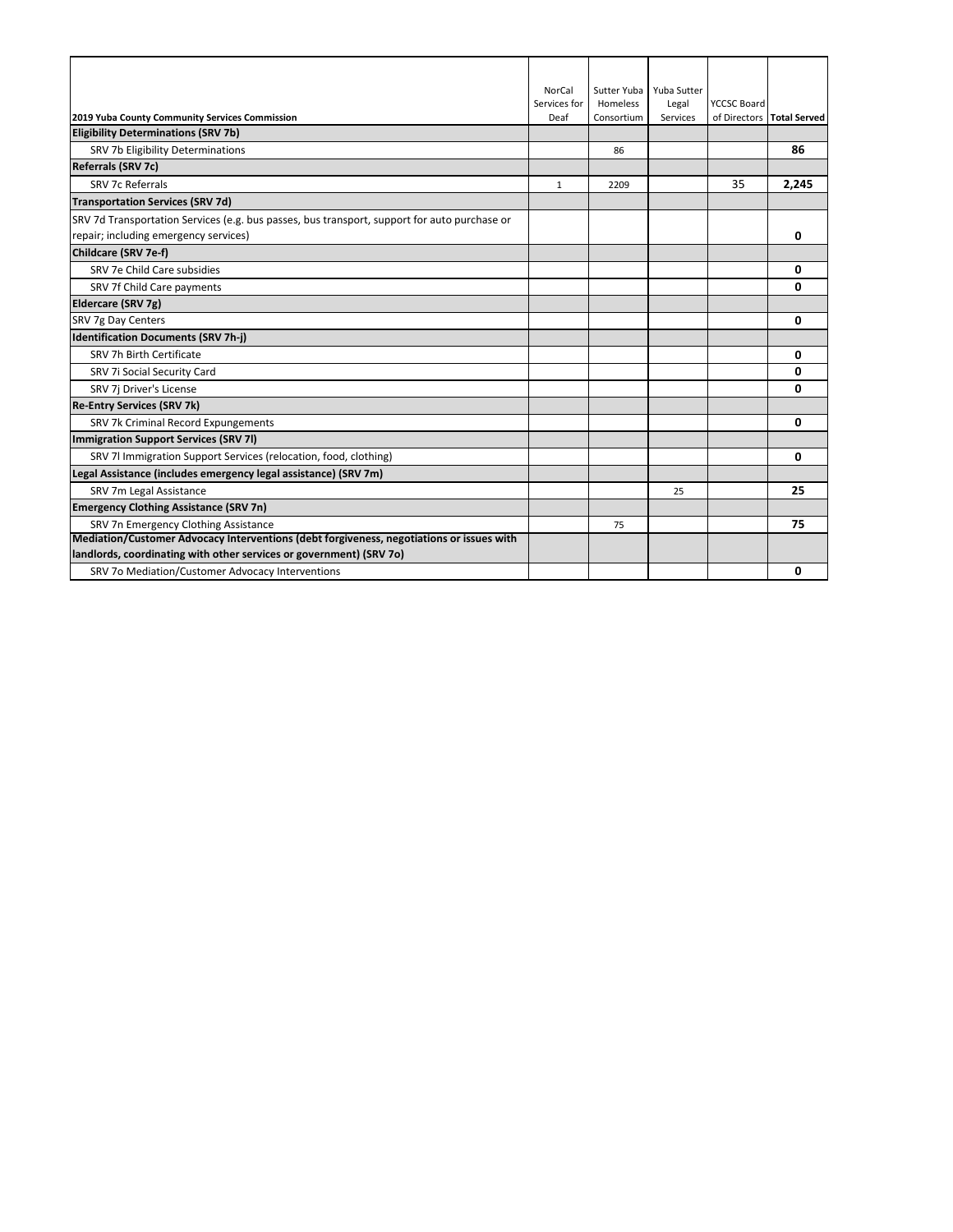|              | 2019 Yuba County Community Services Commission Sub-Grantee Worksheet<br><b>Module 4, Section C All Characteristics Report</b> | NorCal<br>Services for<br>Deaf Annual | Sutter Yuba<br>Homeless<br>Consortium<br>Annual | Yuba Sutter<br><b>Legal Services</b><br>Annual | <b>Total Annual</b> |
|--------------|-------------------------------------------------------------------------------------------------------------------------------|---------------------------------------|-------------------------------------------------|------------------------------------------------|---------------------|
|              | <b>INDIVIDUALS</b>                                                                                                            |                                       |                                                 |                                                |                     |
| A            | Total unduplicated number of all INDIVIDUALS about whom one or more characteristics were obtained                             | 13                                    | 2163                                            | 128                                            | 2304                |
| B            | Total unduplicated number of all HOUSEHOLDS about whom one or more characteristics were obtained                              | 11                                    | 983                                             | 128                                            | 1122                |
|              | 1 GENDER-number of individuals                                                                                                |                                       |                                                 |                                                |                     |
| a            | Male                                                                                                                          | 9                                     | 937                                             | 50                                             | 996                 |
| $\mathsf b$  | Female                                                                                                                        | 4                                     | 1221                                            | 78                                             | 1303                |
| c.           | Other                                                                                                                         |                                       | 5                                               |                                                | 5                   |
| d.           | Unknown/not reported                                                                                                          |                                       |                                                 |                                                | 0                   |
|              | <b>TOTAL GENDER</b>                                                                                                           | 13                                    | 2163                                            | 128                                            | 2304                |
|              | 2 AGE-number of individuals                                                                                                   |                                       |                                                 |                                                |                     |
| a            | $0 - 5$                                                                                                                       |                                       | 269                                             |                                                | 269                 |
| b            | 6 to 13                                                                                                                       |                                       | 294                                             |                                                | 294                 |
| $\mathsf{c}$ | $14 - 17$                                                                                                                     | $\mathbf{1}$                          | 92                                              |                                                | 93                  |
| d            | 18-24                                                                                                                         | $\mathbf{1}$                          | 313                                             |                                                | 314                 |
| e            | 25-44                                                                                                                         | 4                                     | 803                                             |                                                | 807                 |
| f            | 45-54                                                                                                                         | 4                                     | 203                                             |                                                | 207                 |
| g            | 55-59                                                                                                                         | 3                                     | 89                                              |                                                | 92                  |
| h            | 60-64                                                                                                                         |                                       | 56                                              | 23                                             | 79                  |
|              | 65-74                                                                                                                         |                                       | 41                                              | 64                                             | 105                 |
|              | $75+$                                                                                                                         |                                       | 3                                               | 40                                             | 43                  |
| $\mathsf k$  | Unknown/not reported                                                                                                          |                                       |                                                 | $\mathbf{1}$                                   | $\mathbf{1}$        |
|              | <b>TOTAL AGE</b>                                                                                                              | 13                                    | 2163                                            | 128                                            | 2304                |
|              | 3 EDUCATION LEVELS--number of individuals ages 14-24                                                                          |                                       |                                                 |                                                |                     |
| a            | $0 - 8$                                                                                                                       |                                       | 38                                              |                                                | 38                  |
| $\mathsf b$  | 9-12/Non-Graduate                                                                                                             | $\mathbf{1}$                          | 125                                             |                                                | 126                 |
| c            | High School Graduate/Equivalency Diploma                                                                                      | $\mathbf{1}$                          | 50                                              |                                                | 51                  |
| d            | 12 grade+ Some Post Secondary                                                                                                 |                                       | 25                                              |                                                | 25                  |
| e            | 2 or 4 yr. College Graduate                                                                                                   |                                       | $\overline{2}$                                  |                                                | $\overline{2}$      |
|              | Graduate of othr post-secondary school                                                                                        |                                       |                                                 |                                                | $\mathbf{0}$        |
| g            | Unknown/not reported                                                                                                          |                                       | 165                                             |                                                | 165                 |

**TOTAL EDUCATION ages 14‐24 2 405 0 407**

g Unknown/not reported 165 **165**

## 3 **EDUCATION LEVELS‐‐number of individuals ages 25+**

| a   | $0 - 8$                                               |    | 24   |     | 29   |
|-----|-------------------------------------------------------|----|------|-----|------|
| 1b. | 9-12/Non-Graduate                                     |    | 340  | 12  | 353  |
|     | High School Graduate/Equivalency Diploma              | 8  | 365  | 30  | 403  |
| ld  | 12 grade+ Some Post Secondary                         |    | 265  | 33  | 300  |
| le  | 2 or 4 yr. College Graduate                           |    | 70   | 17  | 87   |
|     | Graduate of othr post-secondary school                |    | 12   |     | 12   |
| ıg  | Unknown/not reported                                  |    | 119  | 30  | 149  |
|     | <b>TOTAL EDUCATION ages 25+</b>                       | 11 | 1195 | 127 | 1333 |
|     | 4 DISCONNECTED YOUTH- number of individuals           |    |      |     |      |
|     | Youth ages 14-24 who are neither working or in school |    | 129  |     | 129  |

## 5 **HEALTH‐ number of individuals**

a *Disabling Condition*

|   | Yes                              | 13 | 829  | 56  | 898  |
|---|----------------------------------|----|------|-----|------|
|   | <b>No</b>                        |    | 856  | 72  | 928  |
|   | Unknown/not reported             |    | 478  |     | 478  |
|   | <b>TOTAL DISABLING CONDITION</b> | 13 | 2163 | 128 | 2304 |
| b | <b>Health Insurance</b>          |    |      |     |      |
|   | Yes                              | 13 | 1494 | 128 | 1635 |
|   | No                               |    | 121  |     | 121  |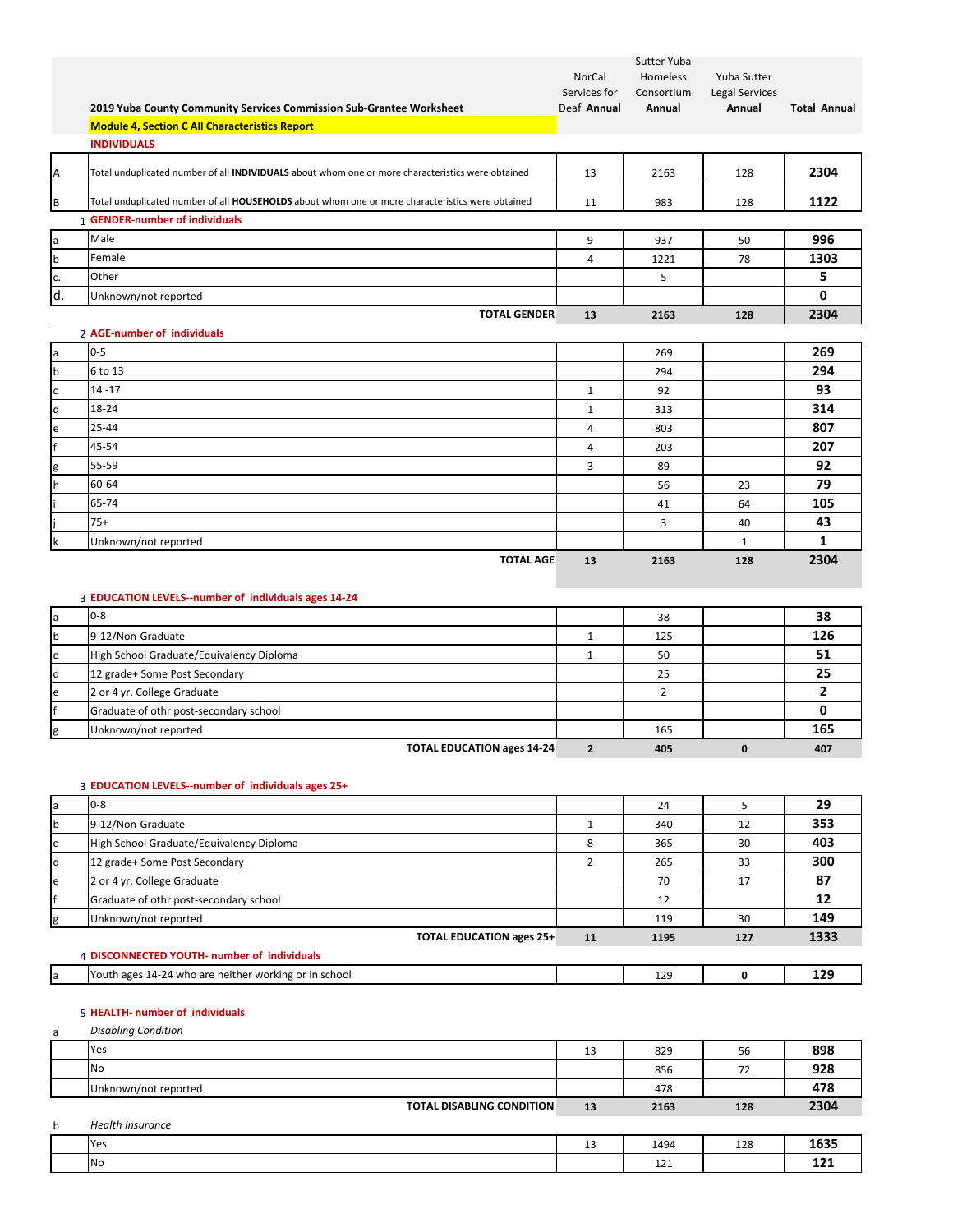|            | 2019 Yuba County Community Services Commission Sub-Grantee Worksheet                                        | NorCal<br>Services for<br>Deaf Annual | Sutter Yuba<br>Homeless<br>Consortium<br>Annual | Yuba Sutter<br><b>Legal Services</b><br>Annual | <b>Total Annual</b> |
|------------|-------------------------------------------------------------------------------------------------------------|---------------------------------------|-------------------------------------------------|------------------------------------------------|---------------------|
|            | Unknown/not reported                                                                                        |                                       | 548                                             |                                                | 548                 |
|            | TOTAL HEALTH INSURANCE                                                                                      | 13                                    | 2163                                            | 128                                            | 2304                |
|            | If individual reported that they had Health Insurance, please identify the source of health insurance below |                                       |                                                 |                                                |                     |
|            | <b>Health Insurance Sources</b>                                                                             |                                       |                                                 |                                                |                     |
| c.1        | Medicaid                                                                                                    | 11                                    | 1347                                            | 108                                            | 1466                |
| c.2        | Medicare                                                                                                    | $\overline{2}$                        | 57                                              | 58                                             | 117                 |
| c.3        | State Children's Health Insurance Program                                                                   |                                       | 25                                              |                                                | 25                  |
| c.4        | State Health Insuracne for Adults                                                                           |                                       | 50                                              |                                                | 50                  |
| c.5        | Military Health Care                                                                                        |                                       | 14                                              | 3                                              | 17                  |
| c.6        | Direct-Purchase                                                                                             |                                       |                                                 | $\overline{7}$                                 | 7                   |
| c.7        | <b>Employment Based</b>                                                                                     |                                       | 17                                              |                                                | 17                  |
| c.8        | Unknown/not reported                                                                                        |                                       | 547                                             | 4                                              | 551                 |
| c.9        | <b>TOTAL</b>                                                                                                | 13                                    | 2057                                            | 180                                            | 2250                |
|            | 6 ETHNICITY/RACE - number of individuals                                                                    |                                       |                                                 |                                                |                     |
|            | Ethnicity                                                                                                   |                                       |                                                 |                                                |                     |
| a.1        | Hispanic, Latino or Spanish Origins                                                                         | $\mathbf{1}$                          | 512                                             | 13                                             | 526                 |
| a.2        | Not Hispanic, Latino or Spanish Origins                                                                     | 12                                    | 1585                                            | 115                                            | 1712                |
| a.3        | Unknown/not reported                                                                                        |                                       | 66                                              |                                                | 66                  |
|            | <b>TOTAL ETHNICITY</b>                                                                                      | 13                                    | 2163                                            | 128                                            | 2304                |
|            |                                                                                                             |                                       |                                                 |                                                |                     |
|            | Race                                                                                                        |                                       |                                                 |                                                |                     |
| b.1        | American Indian and Alaskan Native                                                                          | 4                                     | 135                                             | $\overline{2}$                                 | 141                 |
| b.2        | Asian                                                                                                       | $\mathbf{1}$                          | 43                                              | $\mathbf{1}$                                   | 45<br>192           |
| b.3        | <b>Black or African American</b>                                                                            |                                       | 185                                             | $\overline{7}$                                 | 24                  |
| b.4        | Native Hawaiian and Other Pacific Islander                                                                  |                                       | 22                                              | $\overline{2}$                                 | 1295                |
| b.5        | White<br>Other                                                                                              | $\overline{7}$                        | 1172                                            | 116                                            | 26                  |
| b.6<br>b.7 |                                                                                                             |                                       | 26                                              |                                                | 353                 |
| b.8        | Multi-Race (any 2 or more of the above)<br>Unknown/not reported                                             | $\mathbf{1}$                          | 353<br>227                                      |                                                | 228                 |
|            | <b>TOTAL RACE</b>                                                                                           | 13                                    | 2163                                            | 128                                            | 2304                |
|            | 7 MILITARY STATUS- number of individuals 18+                                                                |                                       |                                                 |                                                |                     |
| a.         | Veteran                                                                                                     |                                       | 62                                              | 9                                              | 71                  |
| b.         | <b>Active Military</b>                                                                                      |                                       | $\overline{2}$                                  |                                                | $\overline{2}$      |
|            | Unknown/not reported                                                                                        | 12                                    | 1444                                            | 118                                            | 1574                |
| <u>c.</u>  | <b>TOTAL MILITARY STATUS</b>                                                                                | 12                                    | 1508                                            | 127                                            | 1647                |
|            | 8 WORK STATUS - number of individuals 18+                                                                   |                                       |                                                 |                                                |                     |
| a.         | <b>Employed Full-Time</b>                                                                                   |                                       | 97                                              |                                                | 97                  |
| b.         | <b>Employed Part-Time</b>                                                                                   | $\mathbf{1}$                          | 98                                              |                                                | 99                  |
| c.         | Migrant Seasonal Farm Worker                                                                                |                                       | 5                                               |                                                | 5                   |
| d.         | Unemployed (Short-Term, 6 months or less)                                                                   |                                       | 23                                              |                                                | 23                  |
| e.         | Unemployed (Long-Term, more than 6 months)                                                                  |                                       | 82                                              | 3                                              | 85                  |
| f.         | Unemployed (Not in Labor Force)                                                                             |                                       | 908                                             |                                                | 908                 |
| g.         | Retired                                                                                                     | $\mathbf{1}$                          | 50                                              | 108                                            | 159                 |
| h.         | Unknown/not reported                                                                                        | 10                                    | 245                                             | 16                                             | 271                 |
|            | <b>TOTAL WORK STATUS</b>                                                                                    | 12                                    | 1508                                            | 127                                            | 1647                |
|            | HOUSEHOLD LEVEL CHARACTERISTICS                                                                             |                                       |                                                 |                                                |                     |

## 9 **HOUSEHOLD TYPE‐ number of households**

| la          | Single Person (should match 10a) | 8 | 553 | 61 | 622 |
|-------------|----------------------------------|---|-----|----|-----|
| $\mathbf b$ | Two Adults - No Children         |   | 86  | 50 | 136 |
| c           | Single Parent/Female             |   | 266 |    | 267 |
| ld          | Single Parent/Male               |   | 18  |    | 19  |
| le          | Two-Parent Household             |   | 58  |    | 59  |
|             | Non-related Adults with Children |   |     |    |     |
| g           | Multigenerational Household      |   |     |    |     |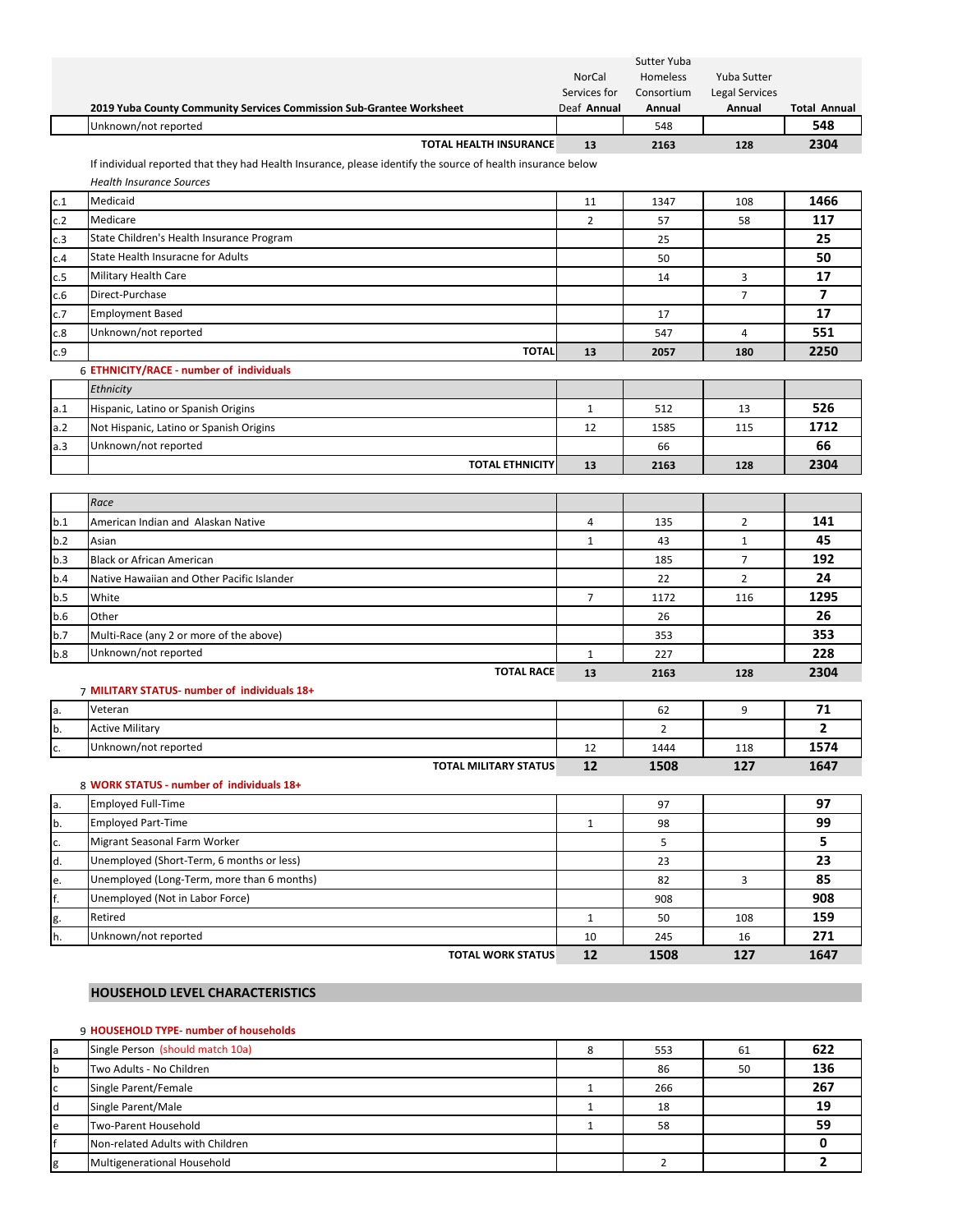|    |                                                                      |              | Sutter Yuba |                |                     |
|----|----------------------------------------------------------------------|--------------|-------------|----------------|---------------------|
|    |                                                                      | NorCal       | Homeless    | Yuba Sutter    |                     |
|    |                                                                      | Services for | Consortium  | Legal Services |                     |
|    | 2019 Yuba County Community Services Commission Sub-Grantee Worksheet | Deaf Annual  | Annual      | Annual         | <b>Total Annual</b> |
| Ιh | Other                                                                |              |             | 17             | 17                  |
|    | Unknown/not reported                                                 |              |             |                |                     |
|    | <b>TOTAL HOUSEHOLD TYPE</b>                                          | 11           | 983         | 128            | 1122                |

### 10 **HOUSEHOLD SIZE‐number of households**

| la | Single Person               | 8  | 553 | 61  | 622  |
|----|-----------------------------|----|-----|-----|------|
| b  | Two                         |    | 158 | 50  | 209  |
| C  | Three                       |    | 81  | a   | 90   |
| ld | Four                        |    | 114 | 4   | 119  |
| le | Five                        |    | 65  |     | 66   |
|    | Six or more                 |    | 12  |     | 16   |
| g  | Unknown/not reported        |    |     |     |      |
|    | <b>TOTAL HOUSEHOLD SIZE</b> | 11 | 983 | 128 | 1122 |

### 11 **HOUSING‐‐Number of households**

|   | Own                     |    | 11  | 56  |      |
|---|-------------------------|----|-----|-----|------|
|   | Rent                    | b  | Ω   | 69  | 83   |
| ◡ | Other permanent housing |    |     |     |      |
|   | <b>Homeless</b>         |    | 960 |     | 962  |
| e | Other                   |    |     |     |      |
|   | Unknown/not reported    |    |     |     |      |
|   | <b>TOTAL HOUSING</b>    | 11 | 983 | 128 | 1122 |

### 12 **LEVEL OF HOUSEHOLD INCOME (% of HHS guideline)‐‐Number of households**

| a | Up to 50%                       |    | 528 | 4   | 532  |
|---|---------------------------------|----|-----|-----|------|
| b | 51% to 75%                      |    | 122 | 21  | 143  |
| c | 76% to 100%                     |    | 85  | 30  | 115  |
|   | 101% to 125%                    |    | 23  | 16  | 39   |
| e | 126% to 150%                    |    | 16  | 15  | 31   |
|   | 151% to 175%                    |    | 139 | 9   | 148  |
| g | 176% to 200%                    |    | 43  |     | 50   |
|   | 201% to 250%                    |    | 11  | 8   | 19   |
|   | 250% and over                   |    |     | 18  | 25   |
|   | Unknown/not reported            | 11 | q   |     | 20   |
|   | TOTAL LEVEL OF HOUSEHOLD INCOME | 11 | 983 | 128 | 1122 |

### 13 **SOURCES OF HOUSEHOLD INCOME**

| la | Income from employment only (not reported in 14)                   |    | 128 |     | 128 |
|----|--------------------------------------------------------------------|----|-----|-----|-----|
| b  | Income from Employment and Other Income Source                     |    | 25  |     | 26  |
| C  | Income from Employment, Other Income Source, and Non-Cash Benefits |    | 34  |     | 34  |
| ld | Income from Employment and Non-Cash Benefits                       |    | 74  |     | 74  |
| le | Other Income Source only                                           | 10 | 103 |     | 113 |
|    | Other Income Source and Non-Cash Benefits                          |    | 207 | 128 | 335 |
| g  | No Income                                                          |    | 166 |     | 166 |
| Ih | Non-Cash Benefits Only                                             |    | 246 |     | 246 |
|    | Unknown/not reported                                               |    |     |     |     |
|    | <b>TOTAL</b>                                                       | 11 | 983 | 128 |     |

*Below, please report the types of Other income and/or non‐cash benefits received by the households who reported sources other than employment*

### 14 **OTHER INCOME SOURCE‐number of households (13b, 13c, 13e, 13f)**

| la | <b>TANF</b>                                  | 353 | 353 |
|----|----------------------------------------------|-----|-----|
| lb | Supplemental Security Income (SSI)           | 202 | 232 |
| ГC | Social Security Disability Income (SSDI)     | 90  | 94  |
| Id | VA Service-Connected Disability Compensation | 10  |     |
| le | VA Non-Service Connected Disablity Pension   |     |     |